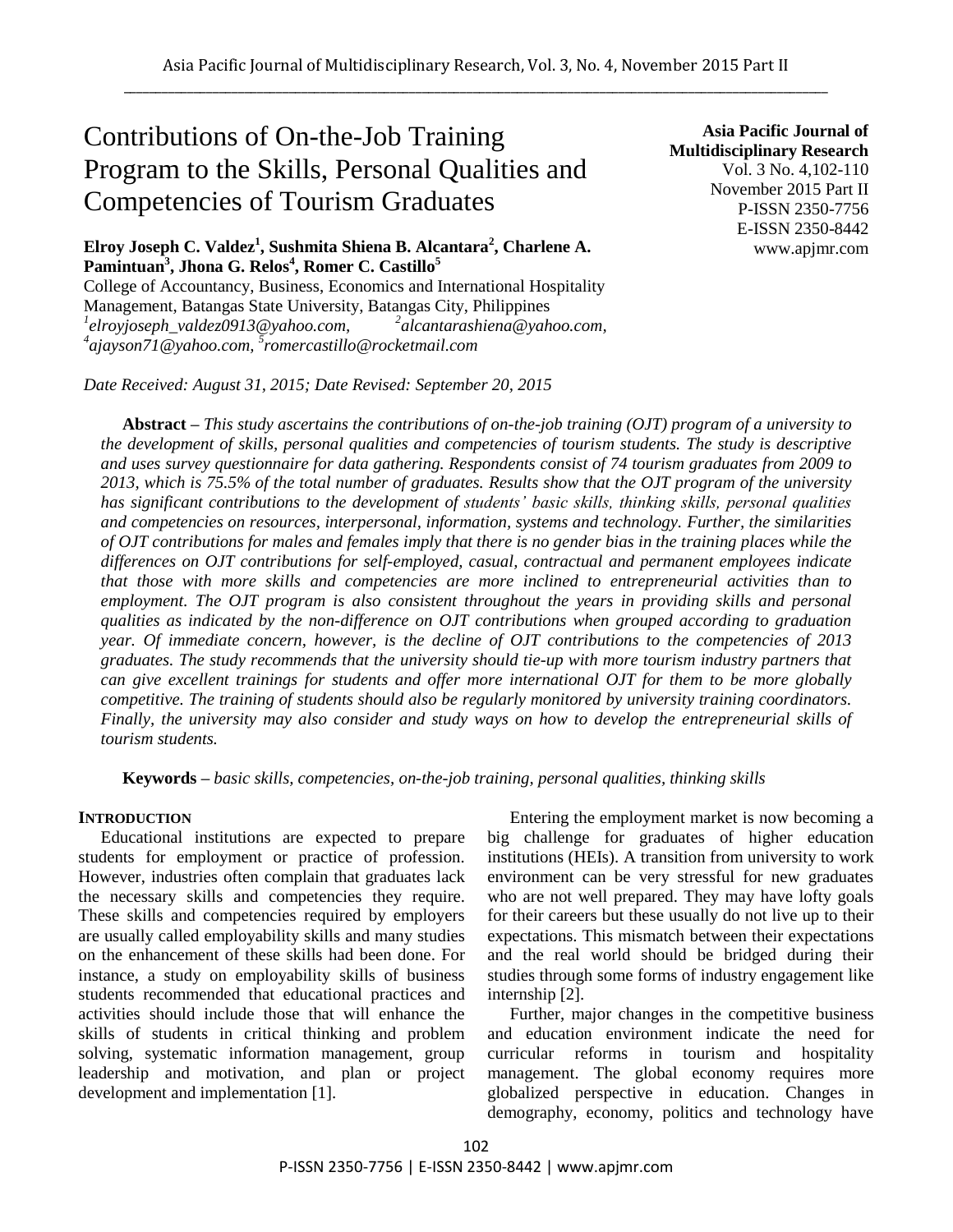modified business settings. In addition, the number of degree programs in hospitality and tourism management offered in HEIs and graduates from these programs has grown tremendously leading to very competitive environment among HEIs and among their graduates. The needed reforms represent a call for new data from professionals to guide the educational process in tourism and hospitality management [3].

The changing global employment market, competition, technological advances and patterns of demand require new employability skills from graduates for them to cope with varying conditions of tourism business world [4]. This led tourism educators and professionals from different regions of the world to conduct studies on competencies acquired by tourism students and graduates, the requirement of tourism industry, and how industry-based trainings help students acquire the needed competencies.

In the United States, a study reviewed the key competencies of hospitality and tourism students emphasized by industry leaders for success in the field over a 25-year period and reported key changes in skills demanded of graduates [3]. A similar study in Austria surveyed domestic and international internship partners to assess the required employability skills from employers' point of view and suggested that HEIs should endorse professional, social, personal and activity-oriented skills of students sustainably to assure better employability prospects after graduation [4]. Results of a study in Slovenia also point out that serious measures have to be taken to boost students' future opportunities in employment [2].

In the United Kingdom, a study argued that while some skills of students can be developed in classrooms, internship can provide them a wider range and aid in the clarification of their career goals [5] while in Ghana, another study argued that for students to meet the needs of industry for employment, internship should be given priority in designing curriculum [6]. A paper presented the industry perceptions and expectations on tourism and hospitality graduates competencies in the Malaysian perspectives and suggested balance competencies between theory and practice [7]. Key findings of another research imply that the internship program effectively contributes to the development of Australian tourism and hospitality students [8].

In the Philippines, a study analyzed the level of performance of interns as evaluated by their industry supervisors and concluded that interns have satisfactory level academic performance and very good training performance but found no significant relationship between academic and training performances [9]. Another study identified students' experiences during internship as well as the acquired knowledge, skills, attitude and personality and also found no significant difference between these attributes acquired in international internship and those acquired in local internship [10].

Considering sustainable development as the key to optimal tourism growth, the Philippine Commission on Higher Education (CHED) has developed set of programs on tourism, hospitality management and related fields to support the tourism industry and address its manpower needs. CHED has identified five competencies that tourism graduates should possess such as *resources*, *interpersonal*, *information*, *systems* and *technology*, as well as skills and personal qualities namely *basic skills*, *thinking skills* and *personal qualities*. CHED also ordered Philippine HEIs to include practicum as part of the curriculum for bachelor's degree programs in tourism as it provides students opportunities to apply classroom learning to actual work in commercial establishments, government or non-government agencies [11].

In addition, CHED has also issued a memorandum order that sets policy-standard to enhance the quality assurance of Philippine HEIs through learning competency-based standards and outcomes-based system [12]. The shift to outcomes-based education (OBE) of a university was also the subject of a recent paper that presents concepts central to OBE, which is believed to provide solid framework for students to acquire the necessary competencies [13].

In most Philippine HEIs, practicum or internship is also called on-the-job training program or simply OJT. In a Philippine state university, the OJT is being managed by the Industry-Academe Cooperative Education Program Office, which is organized to provide avenue for productive and progressive partnership between the industry and the university and facilitate local and international OJT of students. For tourism program, the required OJT is 240 hours during summer term on second year and another 360 hours during second semester on fourth year for a total of 600 OJT hours.

# **OBJECTIVES OF THE STUDY**

With the above circumstances, this study was conducted to ascertain the contributions of OJT program of a Philippine state university to the students'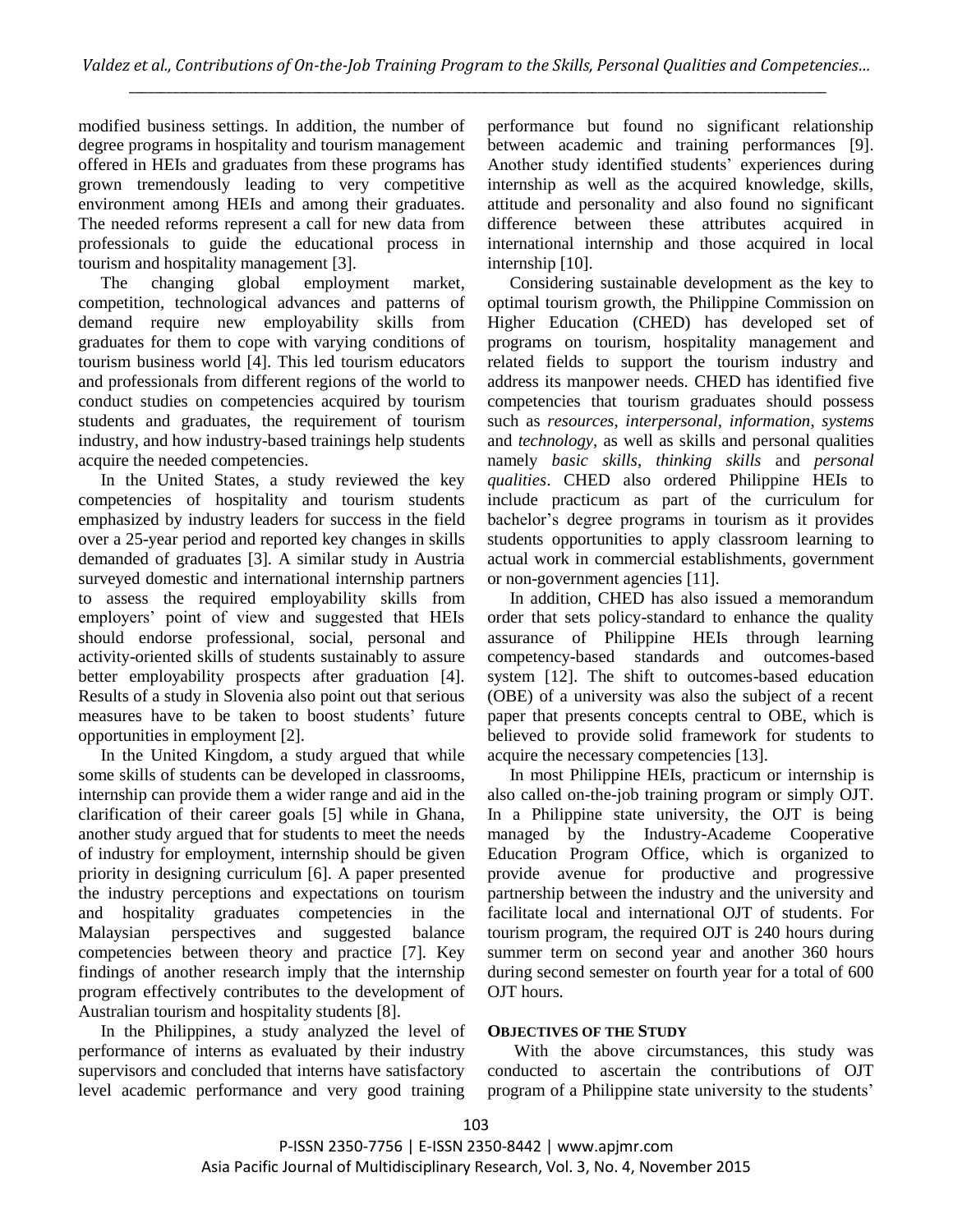attainment of needed skills, personal qualities and competencies of tourism graduates as assessed by the graduates themselves who undergone OJT during their school years. It also aimed to determine if there are significant differences on the perceived contributions of OJT to the development of skills, personal qualities and competencies when respondent graduates are grouped according to sex, graduation year and employment status. As such, the null hypothesis is: *There is no significant difference on the perceived contributions of OJT to skills, personal qualities and competencies when graduates are grouped according to sex, graduation year and employment status.*

Findings of this study may be used for the betterment of OJT in helping students develop skills, personal qualities and competencies needed to succeed in their future careers.

## **METHODS**

This study employs descriptive research design utilizing survey approach. Using the skills, personal qualities and competencies of tourism graduates identified by CHED, a survey questionnaire was developed by the researchers. The questionnaire was validated by tourism educators and professionals and subjected to a dry run. Thirty tourism graduates from other universities were asked to answer the trial questionnaire. The data gathered were analyzed for reliability and resulting to Cronbach's alpha of .9273.

The questionnaire is a checklist consisting of two parts where the first part is intended to determine the sex, graduation year and employment status of respondents while the second part is for their perceptions on how their on-the-job trainings contributed to the development of their skills, personal qualities and competencies using the indicators formulated by researchers base on CHED definitions of the variables.

No sampling method was employed since the goal is to solicit the participation of all 98 tourism graduates of the subject university from 2009 to 2013. However, only 74 or 75.5% of the total number of graduates were able to participate in the two-month survey. Several ways of reaching the target participants were utilized. Those who are working in nearby places were personally met by the data gatherers in their work places or residences. Those who are working in far places in the Philippines and in other countries were reached through emails and social media. Information regarding their works, residences, emails and contact numbers were provided by the alumni office and by their former instructors or professors and classmates.

SPSS was employed to analyze the data gathered. To interpret mean, the following was used: *Very Much* (3.50-4.00), *Much* (2.50-3.49), *Little* (1.50-2.49), *Very Little* (1.00-1.49). Independent samples t-test was used to establish significant difference between the perceptions of males and females and one-way ANOVA for the differences on the perceptions of different groups segregated according to graduation year and employment status.

Some limitations of this study need to be mentioned also for these may suggest other methods for future studies. Data obtained from the survey are subjective in nature for those are only perceptions of the respondents. Other ways of determining the skills, personal qualities and competencies of graduates like examinations and actual work observations may be employed in future studies. The limited variables and indicators used in this study may also be expanded in the future.

## **RESULTS AND DISCUSSION**

| Profile                  | Frequency | Percent |
|--------------------------|-----------|---------|
| Sex                      |           |         |
| Male                     | 18        | 24.3    |
| Female                   | 56        | 75.7    |
| <b>Graduation Year</b>   |           |         |
| 2009                     | 5         | 6.8     |
| 2010                     | 7         | 9.5     |
| 2011                     | 9         | 12.2    |
| 2012                     | 26        | 35.1    |
| 2013                     | 27        | 36.5    |
| <b>Employment Status</b> |           |         |
| Permanent                | 14        | 18.9    |
| Contractual              | 49        | 66.2    |
| Casual                   | 10        | 13.5    |
| Self-Employed            |           | 1.4     |
| Total                    | 74        | 100.0   |

Table 1 shows the number of respondents per group as segregated according to sex, graduation year and employment status. Three-fourths of the respondents are females, more than 70% recently graduated on 2012 and 2013 and majority are contractual employees.

Table 2 presents the graduates' perceptions on OJT contributions to the development of their basic skills. Results show that the graduates were able to speak fluently and improve their computer abilities *very much* during OJT. The smallest OJT contribution is on reading tourism-related codes though they still learned *much*.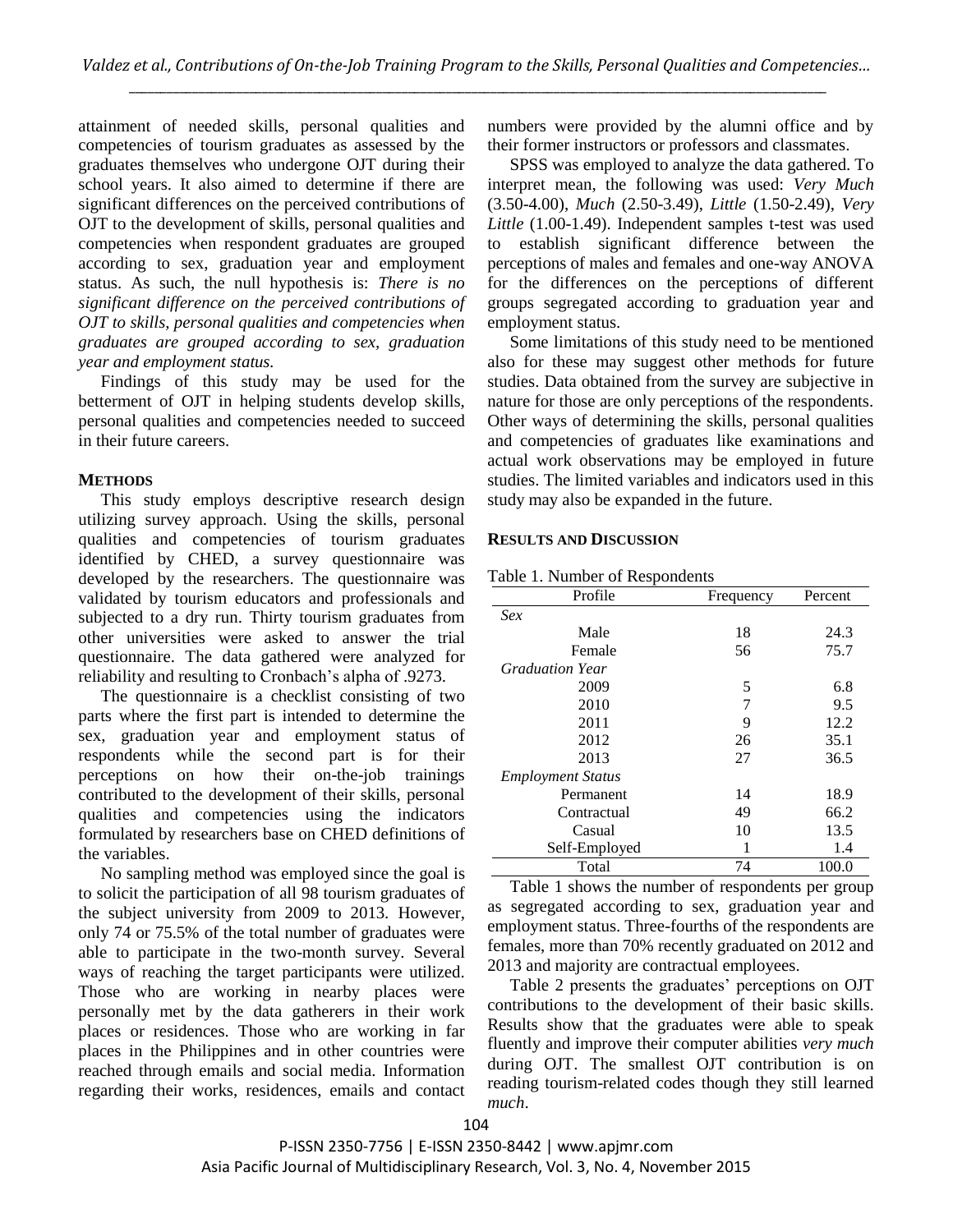| Table 2. OJT Contributions to Basic Skills |                                                            |             | Table 4. OJT Contributions to Personal Qualities |                                                                                         |      |  |
|--------------------------------------------|------------------------------------------------------------|-------------|--------------------------------------------------|-----------------------------------------------------------------------------------------|------|--|
|                                            | <b>Indicators</b>                                          | <b>Mean</b> |                                                  | <b>Mean</b>                                                                             |      |  |
|                                            | I learned how to read tourism-related codes.               | 3.04        | 1.                                               | I learned how to manage my time properly.                                               | 3.49 |  |
|                                            | I learned how to communicate well and deal<br>with guests. | 3.39        |                                                  | I was able to socialize and communicate with<br>different people.                       | 3.38 |  |
| 3.                                         | I was able to enhance my mathematical skills.              | 3.47        |                                                  | 3. I was able to enhance my personality in the                                          | 3.43 |  |
| 4.                                         | I was able to speak fluently.                              | 3.51        |                                                  | presence of other employees and guests.                                                 |      |  |
|                                            | I was able to improve my ability to use<br>computers.      | 3.55        | 4.                                               | I was able to work more independently with<br>personal initiative and less supervision. | 3.46 |  |
|                                            | <b>Composite Mean</b>                                      | 3.39        |                                                  | I was able to improve my personal hygiene.                                              | 3.61 |  |
|                                            |                                                            |             |                                                  | Composite Mean                                                                          | 3.47 |  |

The OJT experiences that contributed to the development of their basic skills included the following: actual tour guiding with the assistance of a professional tour guide, handling group of people and leading them to their destination, dealing with different requests of tourists and guests, accommodations of guests, and reservations and bookings.

Table 3. OJT Contributions to Thinking Skills

|    | <b>Indicators</b>                           | Mean |
|----|---------------------------------------------|------|
|    | 1. I learned how to check and inspect the   | 3.53 |
|    | quality of work and output.                 |      |
| 2. | I learned how to solve problems related to  | 3.50 |
|    | my work.                                    |      |
| 3. | I learned how to make right decisions.      | 3.42 |
| 4. | I became more responsible in problem        | 3.38 |
|    | solving and decision making related to my   |      |
|    | work.                                       |      |
| 5. | I became aware of the rules and regulations | 3.42 |
|    | implemented by tourism agencies or offices. |      |
|    | <b>Composite Mean</b>                       | 3.4  |

Table 3 presents the graduates' perceptions on OJT contributions to the development of their thinking skills. Results show that the graduates learned how to check and inspect work quality and how to solve work-related problems *very much* in their OJT. The smallest OJT contribution is on becoming more responsible in problem solving and decision making.

In their OJT, some students were able to experience how to organize events like festivals and conventions that help them developed their thinking skills. Some also experienced being involved in tour organizing and planning. Most OJT students also experienced dealing with complaints of guests and solved office-related work problems.

Table 4 presents the graduates' perceptions on OJT contributions to the development of their personal qualities. Results show that the graduates were able to improve their personal hygiene *very much* during OJT.

day office routine of the OJT students contributed to their desirable personal qualities. These include communicating with their officemates, dealing with guests and tourists, and doing particular tasks.

Table 5. OJT Contributions to Resources Competencies

The smallest OJT contribution is on the ability to socialize and communicate with different people although they assessed that also as *much*. The day-to

| Lavie J. OJ I Contributions to Resources Competencies |      |  |  |  |
|-------------------------------------------------------|------|--|--|--|
| <b>Indicators</b>                                     | Mean |  |  |  |
| I learned how to allocate the available resources.    | 3.49 |  |  |  |
| I was able to use available resources creatively.     | 3.43 |  |  |  |
| I was able to manage finances.                        | 3.43 |  |  |  |
| I was able to apply my learning on how to use         | 3.39 |  |  |  |
| resources for a particular activity.                  |      |  |  |  |
| I learned to manage my time and other resources       | 3.43 |  |  |  |
| in doing tasks assigned to me.                        |      |  |  |  |
| <b>Composite Mean</b>                                 |      |  |  |  |

Table 5 presents the graduates' perceptions on OJT contributions to their *resources* competencies. Results show that the graduates' highest evaluation of OJT contribution is on the allocation of available resources and the lowest is on using resources for a particular activity although they learned *much* on both. During OJT, students were often asks by their supervisors to manage their time and resources, particularly in organizing events and handling different groups of people at almost the same time.

Table 6 presents the graduates' perceptions on OJT contributions to their *interpersonal* competencies. Results show that the graduates during their OJT became *very much* more confident in dealing with other people and learned also *very much* on how to respect co-workers, how to practice work ethics and professionalism, and how to understand the values, ideas, beliefs, opinions, needs, and want of other people; but were able to share their ideals and aspirations to co-workers only *much*.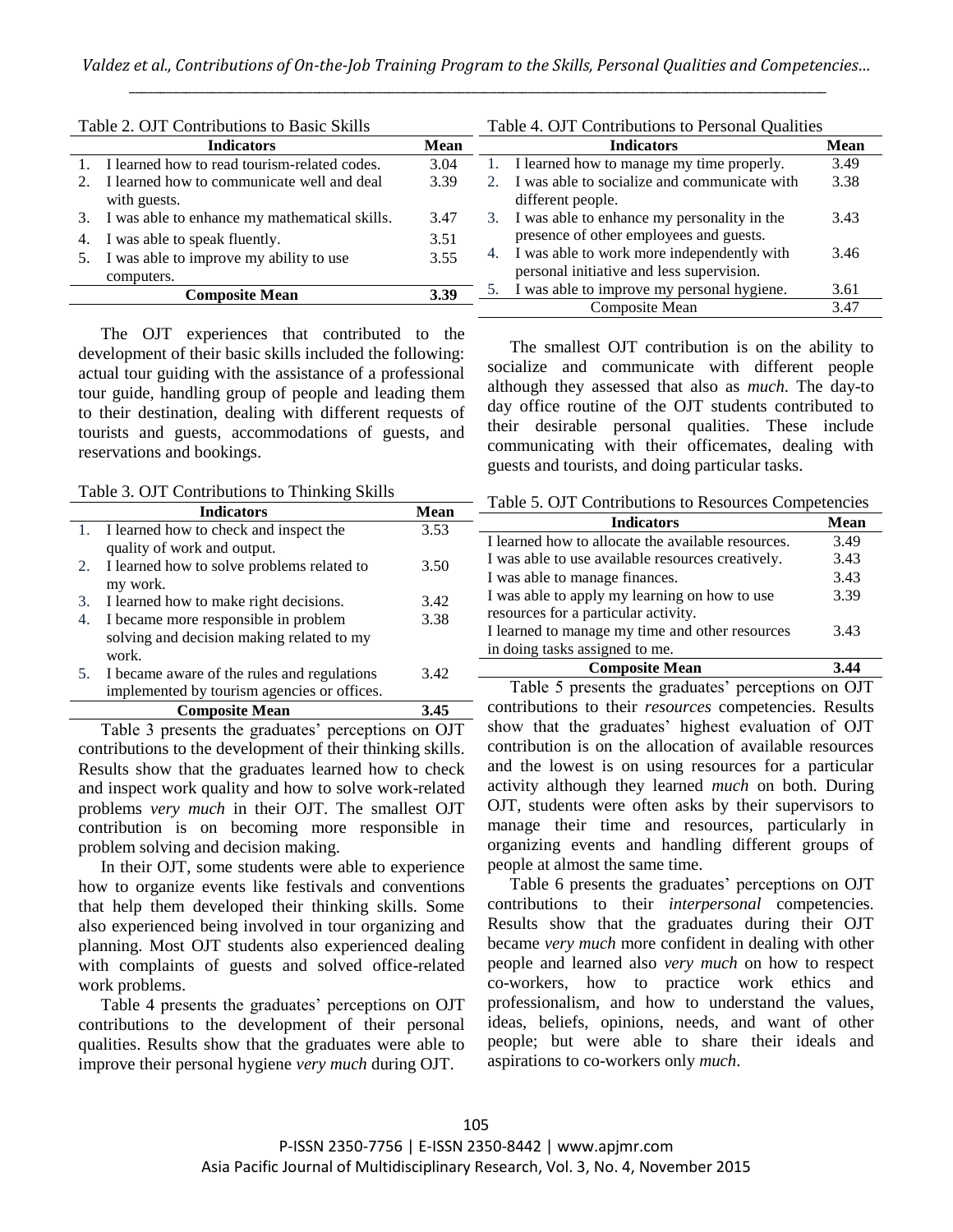|    | Competencies                                                  |             |    | <b>Indicators</b>                                                                 | <b>Mean</b> |
|----|---------------------------------------------------------------|-------------|----|-----------------------------------------------------------------------------------|-------------|
|    | <b>Indicators</b>                                             | <b>Mean</b> |    | I was able to provide all the requirements                                        | 3.57        |
|    | I became more confident in dealing with                       | 3.54        |    | needed from me by the company.                                                    |             |
|    | other people.                                                 |             | 2. | I learned how to supervise, assist or                                             | 3.51        |
|    | 2. I learned how to respect my co-workers.                    | 3.50        |    | coordinate all activities related to my work.                                     |             |
| 3. | I learned how to practice work ethics and<br>professionalism. | 3.55        | 3. | I had developed my behaviour and ability to<br>apply business ethics on different | 3.57        |
| 4. | I was able to share to my co-workers my                       | 3.45        |    | transactions.                                                                     |             |
|    | ideals and aspirations.                                       |             | 4. | I was able to contribute significantly to the                                     | 3.53        |
|    | 5. I learned how to understand the values, ideas,             | 3.55        |    | company and became part of its success.                                           |             |
|    | beliefs, opinions, needs, and want of other                   |             | 5. | I was able to contribute to the team spirit and                                   | 3.49        |
|    | people.                                                       |             |    | cooperation in the organization.                                                  |             |
|    | <b>Composite Mean</b>                                         | 3.52        |    | <b>Composite Mean</b>                                                             | 3.53        |

Table 6. OJT Contributions to Interpersonal

Front office works and guest relations able the OJT students to develop their interpersonal competencies. Working with a team in an office or in organizing events and tour also helped them improve their interpersonal competencies.

## Table 7. OJT Contributions to Information Competencies

|    | <b>Indicators</b>                             | Mean |
|----|-----------------------------------------------|------|
|    | I learned how to use the information provided | 3.47 |
|    | by the company in accomplishing a task.       |      |
| 2. | I was able to use relevant information in     | 3.51 |
|    | making decisions related to work.             |      |
| 3. | I was able to provide accurate data in my     | 3.47 |
|    | reports.                                      |      |
| 4. | I learned how to handle and harmonize         | 3.53 |
|    | conflicting reports.                          |      |
| 5. | I was able to know the real environment of my | 3.53 |
|    | chosen field.                                 |      |
|    | <b>Composite Mean</b>                         | 3.50 |

Table 7 presents the graduates' perceptions on OJT contributions to their *information* competencies. Results show that the graduates during their OJT were able to know the real work environment and to use relevant information in making decisions *very much* and also learned how to handle and harmonize conflicting reports *very much*; but learned how to use available information in accomplishing task and were able to provide accurate data in reports only *much*.

Familiarization with different events and festivities in the area of assignment helped the OJT students improved their information competencies. In addition, they were able to be acquainted with and utilized tourism statistics in the promotion of their establishments and their events.

Table 8 presents the graduates' perceptions on OJT contributions to their *systems* competencies. Results show that the graduates during OJT were able to provide all company requirements and contribute significantly to the company, developed behaviour and ability to apply business ethics, and learned how to supervise, assist or coordinate activities *very much*; but were able to contribute to team spirit and cooperation only *much*.

Table 8. OJT Contributions to Systems Competencies

Being a contributory part of a complex system is an important competency. During OJT, the students were able to be a part of a team, particularly in tourism promotion and events organization. Liaising and coordinating with different groups of people and different offices or agencies had been part of their task that contributed to the development of their systems competencies.

Table 9. OJT Contributions to Technology **Competencies** 

|    | <b>Indicators</b>                             | Mean |
|----|-----------------------------------------------|------|
|    | 1. I was able to use the computer system      | 3.46 |
|    | effectively.                                  |      |
|    | I learned how to make reservations through    | 3.45 |
|    | computer reservation system.                  |      |
| 3. | I learned how to make transactions through    | 3.50 |
|    | credit cards.                                 |      |
| 4. | I learned how to make online transactions.    | 3.49 |
| 5. | I learned how to effectively use the internet | 3.47 |
|    | on my work.                                   |      |
|    | <b>Composite Mean</b>                         |      |

Table 9 presents the graduates' perceptions on OJT contributions to their *technology* competencies. Results show that the graduates learned credit card transactions v*ery much* during OJT. The smallest OJT contribution is on making reservations through computer reservation system although they still learned *much*.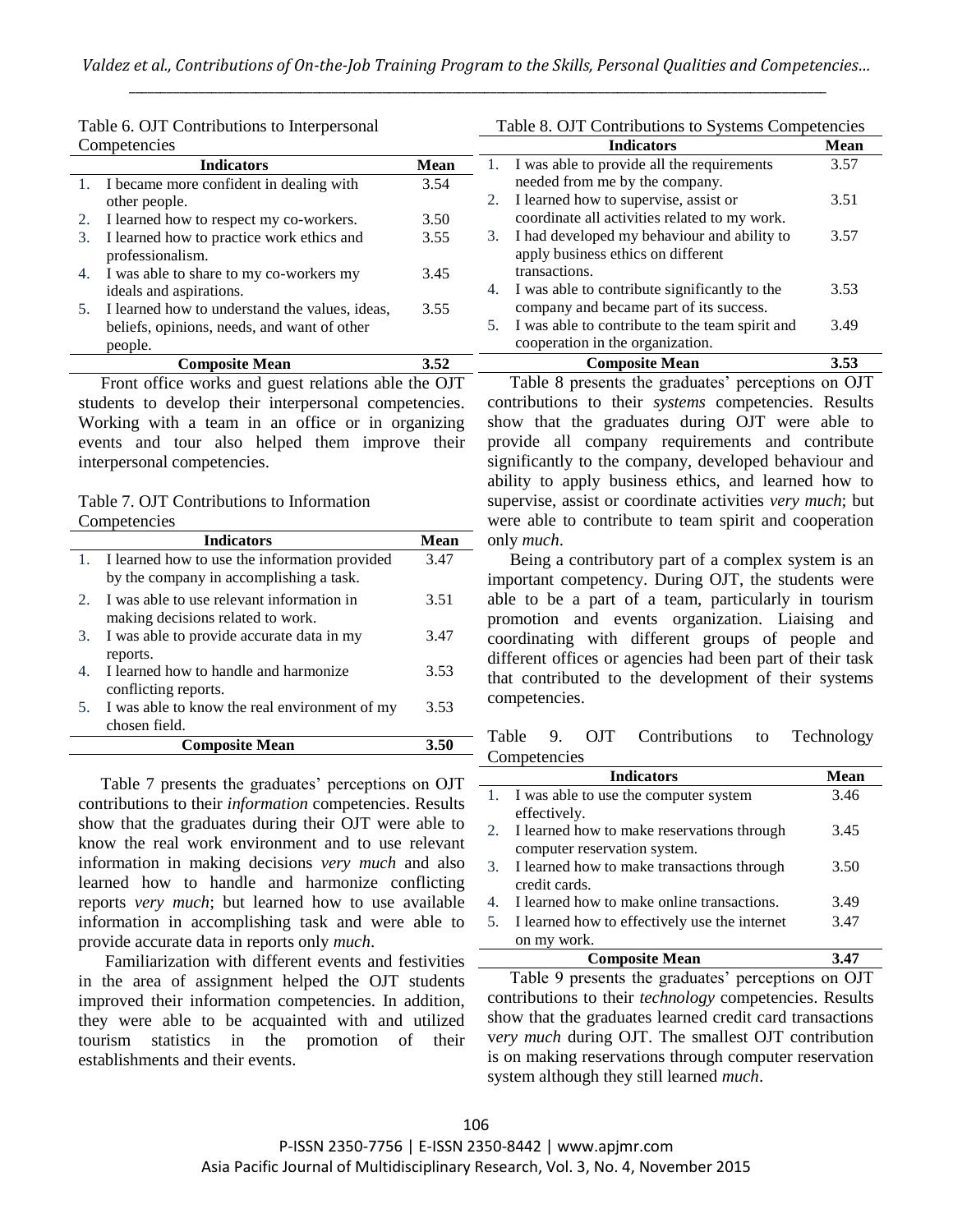OJT experiences of the students that contributed to their technology competencies were using hotel reservation system such as Micro Fidelio, tourismrelated transactions through the internet, credit card transactions, along with the customary use of computers for information and communication purposes.

Table 10. Overall OJT Contributions to Skills, Personal Qualities and Competencies

| <b>Variables</b>          | <b>Mean</b> |
|---------------------------|-------------|
| <b>Basic Skills</b>       | 3.39        |
| <b>Thinking Skills</b>    | 3.45        |
| <b>Personal Qualities</b> | 3.47        |
| <b>Overall</b>            | 3.44        |
| Resources                 | 3.44        |
| Interpersonal             | 3.52        |
| Information               | 3.50        |
| <b>Systems</b>            | 3.53        |
| Technology                | 3.47        |
| Overall                   | 3.49        |

Table 12. Differences on OJT Contributions to Skills & Personal Qualities grouped according to Graduation Year

| <b>Variables</b>          | Year | Mean | F     | р    | Dec.      | Int.      |
|---------------------------|------|------|-------|------|-----------|-----------|
|                           | 2009 | 3.44 |       |      |           |           |
|                           | 2010 | 3.17 |       |      |           |           |
| <b>Basic Skills</b>       | 2011 | 3.18 | 2.262 | .071 | FR        | NS        |
|                           | 2012 | 3.58 |       |      |           |           |
|                           | 2013 | 3.34 |       |      |           |           |
|                           | 2009 | 3.80 |       |      |           |           |
|                           | 2010 | 3.51 |       |      |           |           |
| Thinking Skills           | 2011 | 3.40 | 1.591 | .187 | FR        | <b>NS</b> |
|                           | 2012 | 3.52 |       |      |           |           |
|                           | 2013 | 3.32 |       |      |           |           |
|                           | 2009 | 3.76 |       |      |           |           |
|                           | 2010 | 3.40 |       |      |           |           |
| <b>Personal Qualities</b> | 2011 | 3.60 | 1.341 | .264 | <b>FR</b> | <b>NS</b> |
|                           | 2012 | 3.54 |       |      |           |           |
|                           | 2013 | 3.33 |       |      |           |           |
|                           | 2009 | 3.67 |       |      |           |           |
|                           | 2010 | 3.36 |       |      |           |           |
| Overall                   | 2011 | 3.39 | 1.499 | .212 | FR        | <b>NS</b> |
|                           | 2012 | 3.54 |       |      |           |           |
|                           | 2013 | 3.33 |       |      |           |           |

Table 10 presents the overall OJT contributions to skills, personal qualities and competencies of tourism graduates. On skills and personal qualities, the biggest OJT contribution is on personal qualities while the smallest is on basic skills. On competencies, the biggest OJT contribution is on systems while the smallest is on resources. Generally, OJT has a little greater contribution to competencies than to skills and personal qualities since trainings are usually designed for the development of needed competencies.

Table 11. Differences on OJT Contributions to Skills and Personal Qualities grouped according to Sex

| $\frac{1}{2}$ and $\frac{1}{2}$ and $\frac{1}{2}$ and $\frac{1}{2}$ are $\frac{1}{2}$ and $\frac{1}{2}$ are $\frac{1}{2}$ and $\frac{1}{2}$ are $\frac{1}{2}$ |            |      |        |      |      |      |
|---------------------------------------------------------------------------------------------------------------------------------------------------------------|------------|------|--------|------|------|------|
| Variables                                                                                                                                                     | <b>Sex</b> | Mean | t      | n    | Dec. | Int. |
| <b>Basic Skills</b>                                                                                                                                           | Male       | 3.51 | 1.264  | .210 | FR   | NS   |
|                                                                                                                                                               | Female     | 3.36 |        |      |      |      |
| Thinking Skills                                                                                                                                               | Male       | 3.50 | .555   | .580 | FR   | NS.  |
|                                                                                                                                                               | Female     | 3.43 |        |      |      |      |
| <b>Personal Qualities</b>                                                                                                                                     | Male       | 3.43 | $-397$ | .692 | FR   | NS.  |
|                                                                                                                                                               | Female     | 3.48 |        |      |      |      |
| Overall                                                                                                                                                       | Male       | 3.48 | .522   | .603 | FR   | NS   |
|                                                                                                                                                               | Female     | 3.43 |        |      |      |      |

*Legend: Dec.-Decision on Null Hypothesis; FR-Fail to Reject; Int.- Interpretation; NS-Not Significant*

Table 11 shows the results of t-test on the differences between the perceptions of males and females regarding OJT contributions to their skills and personal qualities. Results show that, at .05 level of significance, there is no significant difference or the perceptions of males and females are almost the same, as indicated by  $p$ -values  $> .05$ . This confirmed that males and females are really equally skilled and qualified.

*Legend: Dec.-Decision on Null Hypothesis; FR-Fail to Reject; Int.-Interpretation; NS-Not Significant*

Table 12 shows the results of ANOVA on the differences among graduates' perceptions regarding OJT contributions to their skills and personal qualities when grouped according to graduation year. Results show that, at .05 level of significance, there is no significant difference or the perceptions of graduates when grouped according to graduation year are almost the same, as indicated by  $p$ -values  $> .05$ . This implied that the OJT program implementation was consistent as to the development of skills and personal qualities of the students throughout the five-year period under survey.

Table 13 shows the results of ANOVA on the differences among graduates' perceptions regarding OJT contributions to their skills and personal qualities when grouped according to employment status. Results show that, at .05 level of significance, there is no significant difference or the perceptions of graduates when grouped according to employment status regarding OJT contributions to their basic skills and thinking skills are almost the same, as indicated by pvalues  $> .05$ .

However, there are significant differences on the perceptions of the different groups regarding OJT contributions to their personal qualities, as indicated by p-value < .05. In particular, self-employed and casual employees have higher assessments than permanent and contractual employees, as shown by the group means.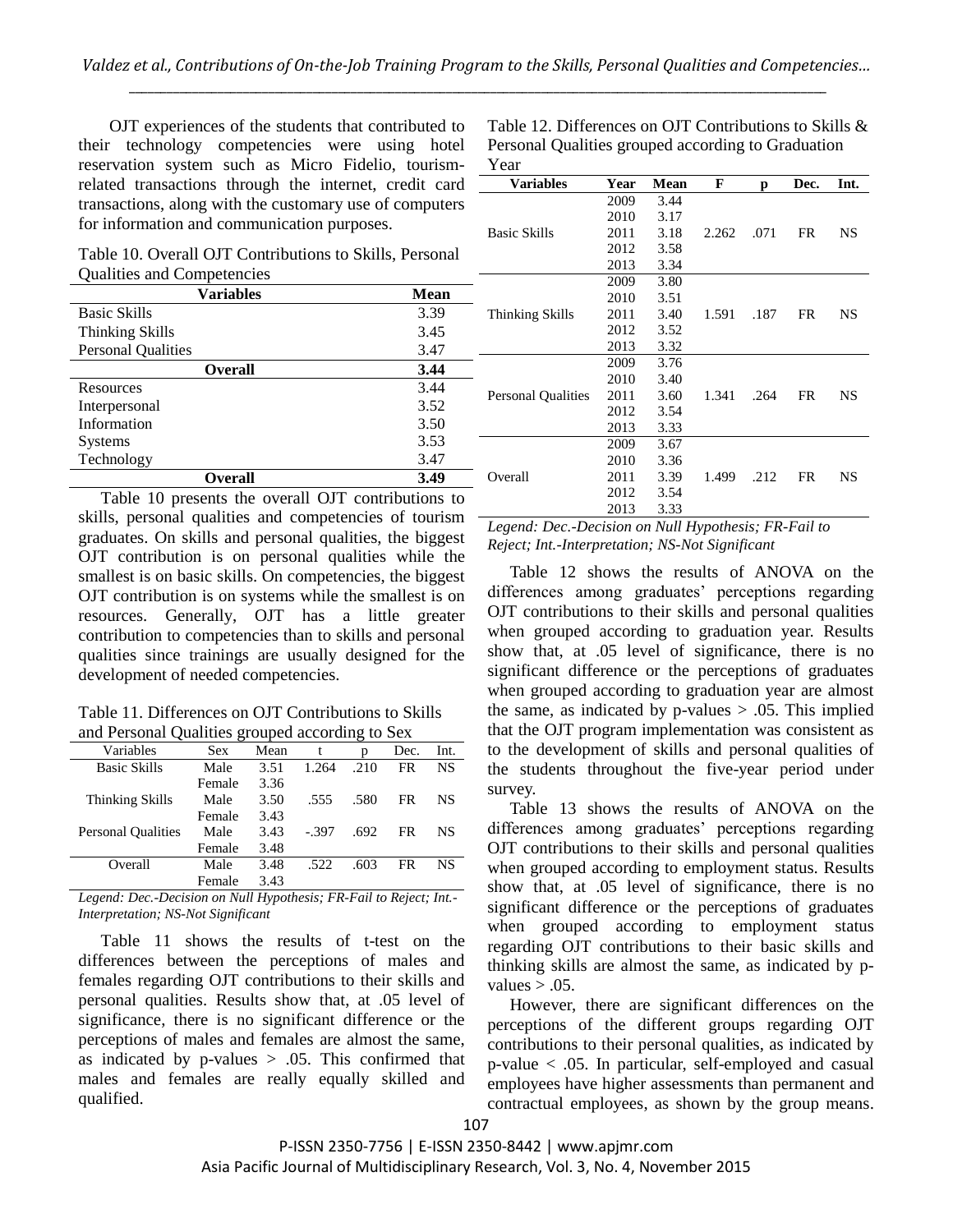| Employment Status   |                   |      |       |      |           |      |
|---------------------|-------------------|------|-------|------|-----------|------|
| <b>Variables</b>    | <b>Employment</b> | Mean | F     | D    | Dec.      | Int. |
|                     | Permanent         | 3.60 |       |      |           |      |
|                     | Contractual       | 3.31 | 2.140 |      |           |      |
| <b>Basic Skills</b> | Casual            | 3.50 |       | .103 | <b>FR</b> | NS   |
|                     | Self-             |      |       |      |           |      |
|                     | Employed          | 3.80 |       |      |           |      |
|                     | Permanent         | 3.54 |       |      |           |      |
|                     | Contractual       | 3.36 |       |      |           |      |
| Thinking<br>Skills  | Casual            | 3.70 | 2.557 | .062 | FR        | NS   |
|                     | Self-             |      |       |      |           |      |
|                     | Employed          | 4.00 |       |      |           |      |
|                     | Permanent         | 3.60 |       |      |           |      |
| Personal            | Contractual       | 3.36 |       |      |           |      |
|                     | Casual            | 3.78 | 3.157 | .030 | R         | S    |
| Qualities           | Self-             |      |       |      |           |      |
|                     | Employed          | 4.00 |       |      |           |      |
|                     | Permanent         | 3.58 |       |      |           |      |
|                     | Contractual       | 3.34 |       |      |           |      |
| Overall             | Casual            | 3.66 | 3.410 | .022 | R         | S    |
|                     | Self-             |      |       |      |           |      |
|                     | Employed          | 3.93 |       |      |           |      |

|                          |  | Table 13. Differences on OJT Contributions to Skills |  |  |  |  |  |  |
|--------------------------|--|------------------------------------------------------|--|--|--|--|--|--|
|                          |  | and Personal Qualities grouped according to          |  |  |  |  |  |  |
| <b>Employment Status</b> |  |                                                      |  |  |  |  |  |  |

*Legend: Dec.-Decision on Null Hypothesis; FR-Fail to Reject; R-Reject; Int.-Interpretation; NS-Not Significant; S-Significant*

This indicates that those students before who perceived that OJT contributed to the development of their personal qualities much more than the others are those who are now casually-employed and selfemployed. These persons are those who are not contractually or permanently tied-up with one employer and, as such, had more acquaintances with different people in the field, working more independently and managing their own time, which is where their personal qualities direct them to.

Table 14. Differences on OJT Contributions to Competencies grouped according to Sex

| <b>Variables</b> | <b>Sex</b> | <b>Mean</b> | t       | р    | Dec       | Int.      |
|------------------|------------|-------------|---------|------|-----------|-----------|
| Resources        | Male       | 3.53        | 1.038   | .30. | FR        | <b>NS</b> |
|                  | Female     | 3.40        |         |      |           |           |
| Interpersonal    | Male       | 3.61        | .975    | .333 | FR        | <b>NS</b> |
|                  | Female     | 3.49        |         |      |           |           |
| Information      | Male       | 3.60        | 1.107   | .272 | FR        | NS        |
|                  | Female     | 3.47        |         |      |           |           |
| Systems          | Male       | 3.52        | $-.109$ | .914 | <b>FR</b> | NS        |
|                  | Female     | 3.54        |         |      |           |           |
| Technology       | Male       | 3.60        | 1.414   | .162 | FR        | NS        |
|                  | Female     | 3.43        |         |      |           |           |
| Overall          | Male       | 3.57        | 1.013   | .314 | FR        | NS        |
|                  | Female     | 3.47        |         |      |           |           |

*Legend: Dec.-Decision on Null Hypothesis; FR-Fail to Reject; Int.-Interpretation; NS-Not Significant*

Table 14 shows the results of t-test on the differences between the perceptions of males and females regarding OJT contributions to their competencies. Results show that, at .05 level of significance, there is no significant difference or the perceptions of males and females are almost the same, as indicated by p-values  $> .05$ . This may suggest, though indirectly, that there was no gender bias in the training places of the students, or at the least, they did not feel during their OJT that males and females were treated differently.

Table 15. Differences on OJT Contributions to

| Competencies grouped according to Graduation Year |      |      |       |      |              |           |  |
|---------------------------------------------------|------|------|-------|------|--------------|-----------|--|
| <b>Variables</b>                                  | Year | Mean | F     | p    | Dec.         | Int.      |  |
|                                                   | 2009 | 3.56 |       |      |              |           |  |
| Resources                                         | 2010 | 3.49 |       |      |              |           |  |
|                                                   | 2011 | 3.38 | 2.699 | .038 | R            | S         |  |
|                                                   | 2012 | 3.62 |       |      |              |           |  |
|                                                   | 2013 | 3.24 |       |      |              |           |  |
|                                                   | 2009 | 3.92 |       |      |              |           |  |
|                                                   | 2010 | 3.46 |       |      |              | S         |  |
| Interpersonal                                     | 2011 | 3.64 | 2.712 | .037 | R            |           |  |
|                                                   | 2012 | 3.61 |       |      |              |           |  |
|                                                   | 2013 | 3.33 |       |      |              |           |  |
|                                                   | 2009 | 3.80 |       |      |              |           |  |
| Information                                       | 2010 | 3.40 |       |      |              |           |  |
|                                                   | 2011 | 3.51 | 3.987 | .006 | R            | S         |  |
|                                                   | 2012 | 3.68 |       |      |              |           |  |
|                                                   | 2013 | 3.30 |       |      |              |           |  |
|                                                   | 2009 | 3.88 |       |      |              |           |  |
| Systems                                           | 2010 | 3.51 |       |      |              |           |  |
|                                                   | 2011 | 3.51 | 2.118 | .088 | <b>FR</b>    | <b>NS</b> |  |
|                                                   | 2012 | 3.65 |       |      |              |           |  |
|                                                   | 2013 | 3.37 |       |      |              |           |  |
|                                                   | 2009 | 3.72 |       |      |              |           |  |
| Technology                                        | 2010 | 3.40 |       |      |              |           |  |
|                                                   | 2011 | 3.44 | 5.388 | .001 | R            | S         |  |
|                                                   | 2012 | 3.71 |       |      |              |           |  |
|                                                   | 2013 | 3.23 |       |      |              |           |  |
|                                                   | 2009 | 3.78 |       |      |              |           |  |
|                                                   | 2010 | 3.45 |       |      |              |           |  |
| Overall                                           | 2011 | 3.50 | 4.187 | .004 | $\mathbb{R}$ | S         |  |
|                                                   | 2012 | 3.65 |       |      |              |           |  |
|                                                   | 2013 | 3.29 |       |      |              |           |  |

*Legend: Dec.-Decision on Null Hypothesis; R-Reject; FR-Fail to Reject; Int.-Interpretation; S-Significant; NS-Not Significant*

Table 15 shows the results of ANOVA on the differences among graduates' perceptions regarding OJT contributions to their competencies when grouped according to graduation year. Results show that, at .05 level of significance, there is no significant difference or the perceptions of graduates when grouped according to graduation year regarding OJT contributions to *systems* competencies are almost the same, as indicated

P-ISSN 2350-7756 | E-ISSN 2350-8442 | www.apjmr.com Asia Pacific Journal of Multidisciplinary Research, Vol. 3, No. 4, November 2015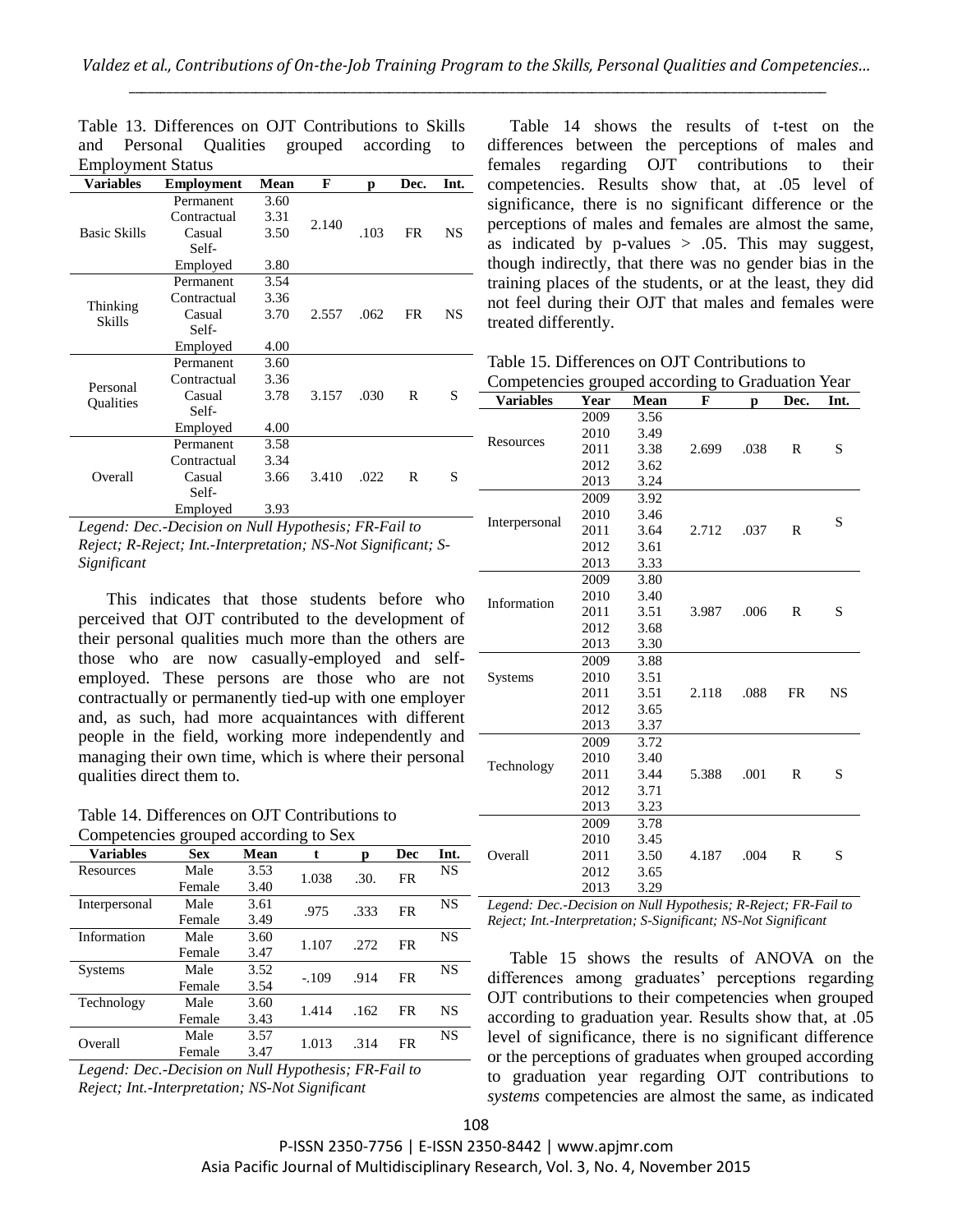by p-values  $> .05$ . However, there are significant differences on the perceptions of different groups regarding OJT contributions to *resources*, *interpersonal*, *information*, *technology* and overall competencies, as indicated by p-values < .05. In particular, graduates of 2009 and 2012 have higher assessments than graduates of 2010, 2011 and 2013 on *resources* and *technology* and in overall and graduates of 2009, 2011 and 2012 have higher assessments than graduates of 2010 and 2013 on *interpersonal* and *information*, as shown by the group means.

While OJT program implementation seems to be consistent throughout the years concerning the development of students' skills and personal qualities, the differences here indicate that there is somewhat inconsistency on OJT program implementation as regards improvement of needed competencies. This probable inconsistency on OJT program implementation merits further investigation, although the reasons behind may not be the program itself but the implementers and the students themselves.

| Table 16. Differences on OJT Contributions to |  |
|-----------------------------------------------|--|
|-----------------------------------------------|--|

| Competencies grouped according to Employment Status |  |  |
|-----------------------------------------------------|--|--|
|                                                     |  |  |

| Variables     | <b>Employment</b> | Mean          | F     | p    | Dec. | Int. |
|---------------|-------------------|---------------|-------|------|------|------|
|               | Permanent         | 3.46          |       |      |      |      |
| Resources     | Contractual       | 3.33<br>4.384 |       |      |      | S    |
|               | Casual            | 3.84          |       | .007 | R    |      |
|               | Self-Employed     | 4.00          |       |      |      |      |
|               | Permanent         | 3.47          |       |      |      |      |
| Interpersonal | Contractual       | 3.44          |       |      |      |      |
|               | Casual            | 3.90          | 3.421 | .022 | R    | S    |
|               | Self-Employed     | 4.00          |       |      |      |      |
|               | Permanent         | 3.47          |       |      |      |      |
| Information   | Contractual       | 3.44          | 2.271 | .088 | FR   | NS   |
|               | Casual            | 3.78          |       |      |      |      |
|               | Self-Employed     | 4.00          |       |      |      |      |
|               | Permanent         | 3.51          |       |      | FR   | NS   |
| Systems       | Contractual       | 3.47          | 2.090 | .109 |      |      |
|               | Casual            | 3.82          |       |      |      |      |
|               | Self-Employed     | 4.00          |       |      |      |      |
|               | Permanent         | 3.39          |       |      |      |      |
| Technology    | Contractual       | 3.42          |       | .028 |      | S    |
|               | Casual            | 3.84          | 3.210 |      | R    |      |
|               | Self-Employed     | 3.80          |       |      |      |      |
| Overall       | Permanent         | 3.46          |       |      |      |      |
|               | Contractual       | 3.42<br>4.107 |       | .010 | R    | S    |
|               | Casual            | 3.84          |       |      |      |      |
|               | Self-Employed     | 3.96          |       |      |      |      |

*Legend: Dec.-Decision on Null Hypothesis; R-Reject; FR-Fail to Reject; Int.-Interpretation; S-Significant; NS-Not Significant*

Table 16 shows the results of ANOVA on the differences among graduates' perceptions regarding OJT contributions to their competencies when grouped according to employment status. Results show that, at .05 level of significance, there is no significant difference or the perceptions of graduates grouped according to employment status regarding OJT contributions to *information* and *system* competencies are almost the same, as indicated by  $p$ -values  $> .05$ .

However, there are significant differences on the perceptions of different groups regarding OJT contributions to *resources*, *interpersonal*, *technology* and overall competencies, as indicated by p-values < .05. In particular, self-employed and casual employees have higher assessments than permanent and contractual employees in the said competencies, as shown by the group means. This indicates that those graduates who perceived that the OJT contributed to the development of their competencies much more than the others are those who are inclined to a more independent employment, as casual and self-employed, or to entrepreneurial thinking.

#### **CONCLUSIONS AND RECOMMENDATIONS**

Clear enough, the OJT program of the university significantly contributes to the development of basic skills, thinking skills, personal qualities and competencies on resources, interpersonal, information, systems and technology needed by tourism graduates as perceived by the graduates themselves. However, it is still recommended that the university, particularly those who implement the OJT program, still look for ways on how to enhance the trainings of students with particular concerns on the presented indicators with the lowest - mean for each skill or competency.

The similarities of the OJT contributions to the skills, personal qualities and competencies of males and females is a clear sign that there was no gender bias in the training places of the students. Likewise, the nondifference on OJT contributions to skills and personal qualities when grouped according to graduation year indicates the consistency of trainings given throughout the years as to the development of basic skills, thinking skills and personal qualities.

However, the results of tests of differences on OJT contributions to competencies when grouped according to graduation year show that there is a decline in year 2013, which has the lowest mean in all aspects. This phenomenon needs immediate concern and perhaps the university should look closer on how the OJT program was implemented on that year. It is also recommended that the university should tie-up with more tourism industry partners that could give excellent trainings for

P-ISSN 2350-7756 | E-ISSN 2350-8442 | www.apjmr.com Asia Pacific Journal of Multidisciplinary Research, Vol. 3, No. 4, November 2015